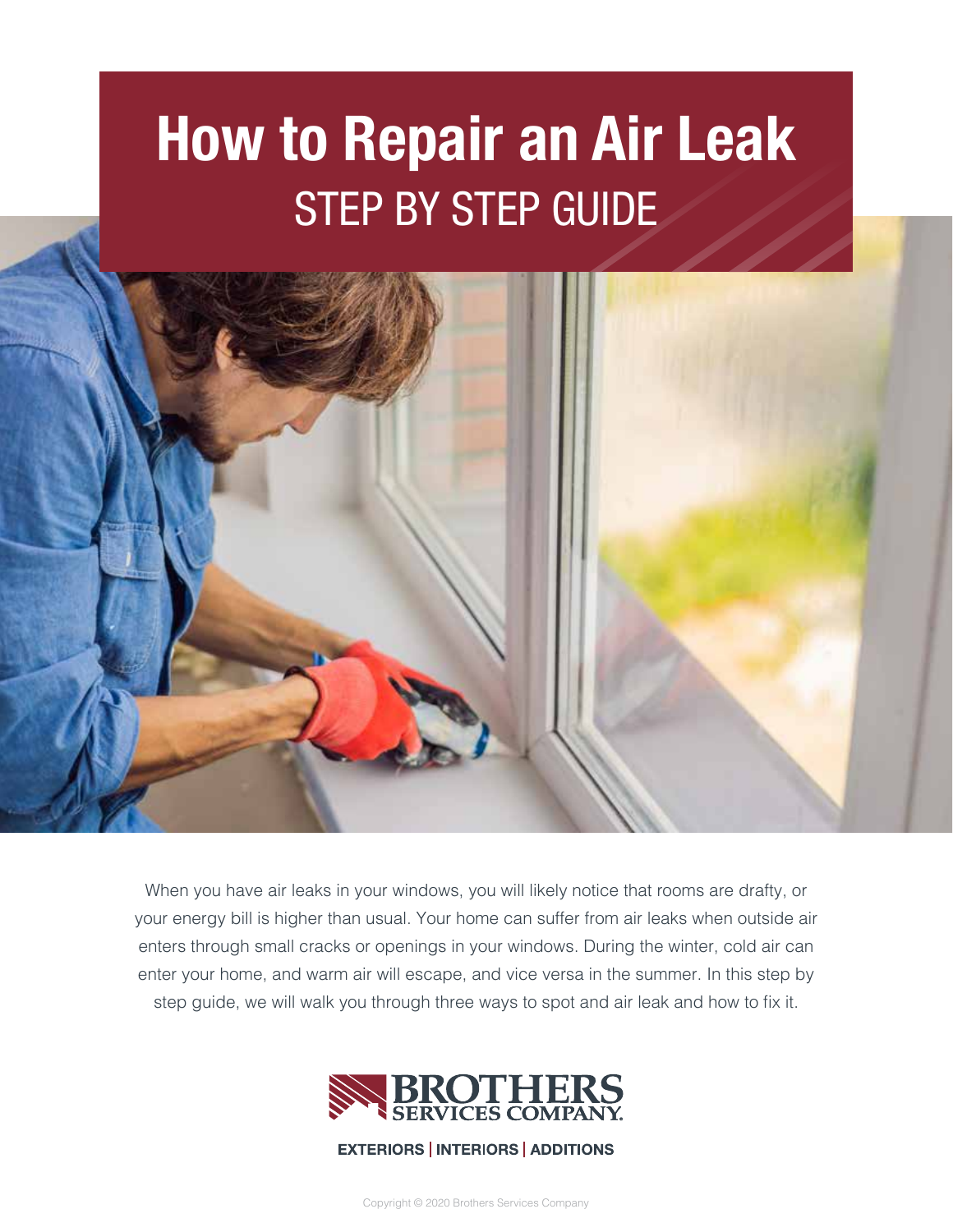

### **Find the Leak**

To fix an air leak, you will have to figure out where it is coming from. Sometimes the cause of the leak is not immediately apparent. Follow the steps below to [identify the air leak b](https://www.brothersservices.com/blog/how-to-detect-and-repair-a-window-air-leak)efore you purchase anything to seal it.

### • Check for Light and Feel for Drafts

The easiest way to check for an air leak is to look and feel around your windows. First, walk around the outside of your house and see if there are any obvious cracks or holes where the building materials from your siding and window meet. During the day, go inside, turn off the lights in your home, and look to see if there is daylight coming through on the sides or at the bottom of your window. On a cold day, hold your hands an inch away from the window frame and feel for any drafts.

### • Conduct a Flame Test with a Candle

If you can't see or feel air leaks, then conduct a flame test with a candle. Light the candle and trace the outline of your window. If the flame and smoke pull in one direction, then you have found an air leak. If it isn't clear whether the smoke is moving or not, have someone stand outside the window with a hairdryer, again tracing the outline of the window. If the candle flickers, then the window is allowing air through. You can also do this test with an incense stick that lets off more smoke and may be easier to see.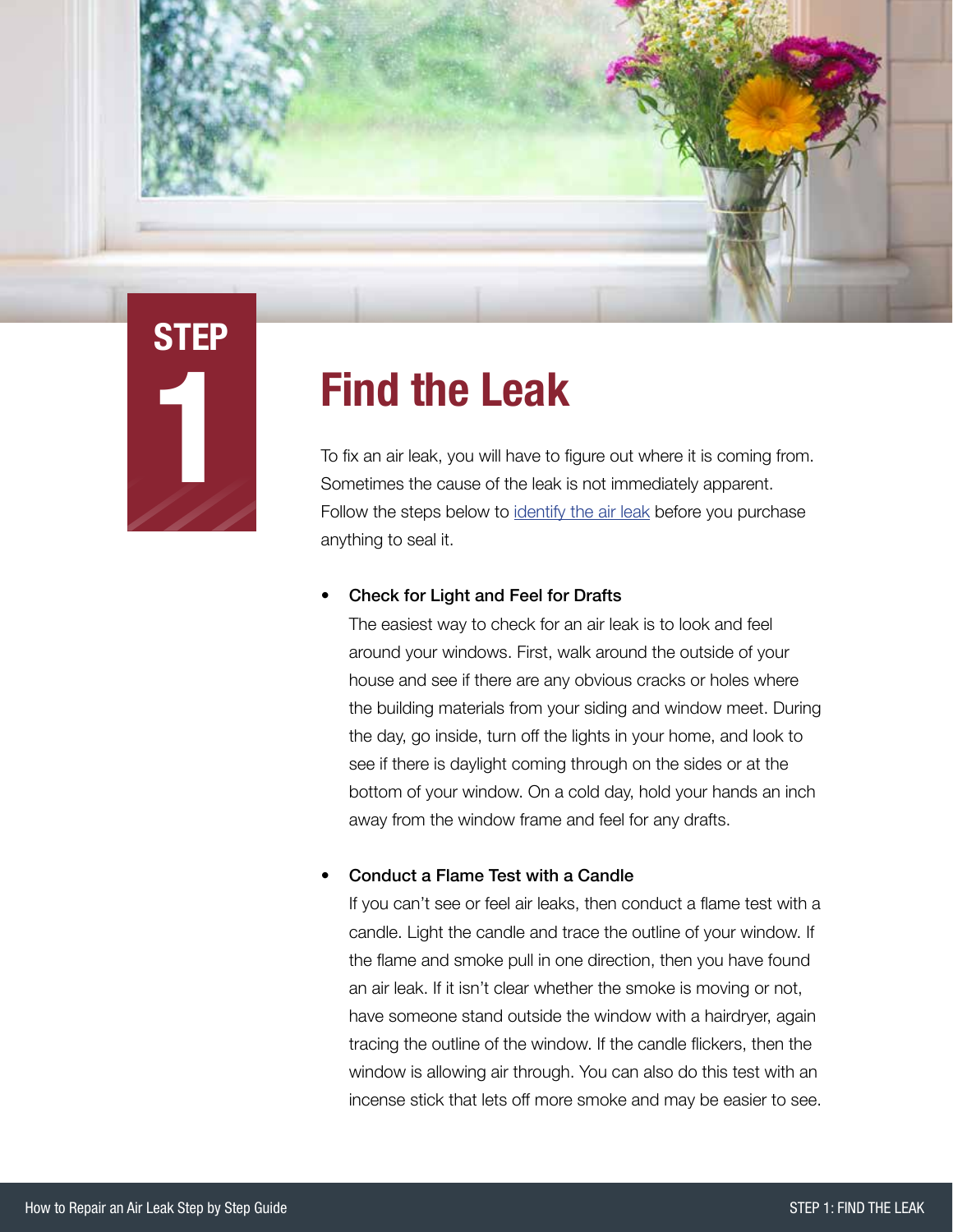#### • Rent a Thermal Camera

If you are having a hard time finding air leaks even with the smoke test, then you can also rent a thermal camera from your local hardware store. Thermal imaging cameras read infrared radiation to find temperature and heat differences. You will see a gradient of colors, with warmer areas displayed as brighter colors and cooler ones as darker colors. This view makes it easy to see where the air is coming through a window or door frame. The thermal camera can even help you detect energy leaks in your ductwork and roof as well as missing insulation all around your house.



### **Gather the Right Supplies**

You can find these simple home improvement supplies at any major retailer or online at a relatively low cost.

### Window Frame and Grille Air Leak

- Soap and water
- Putty knife
- Caulk
- Caulking gun

### Lower Window Rail and Window Sill Air Leak

- Soap and water
- Weatherstripping

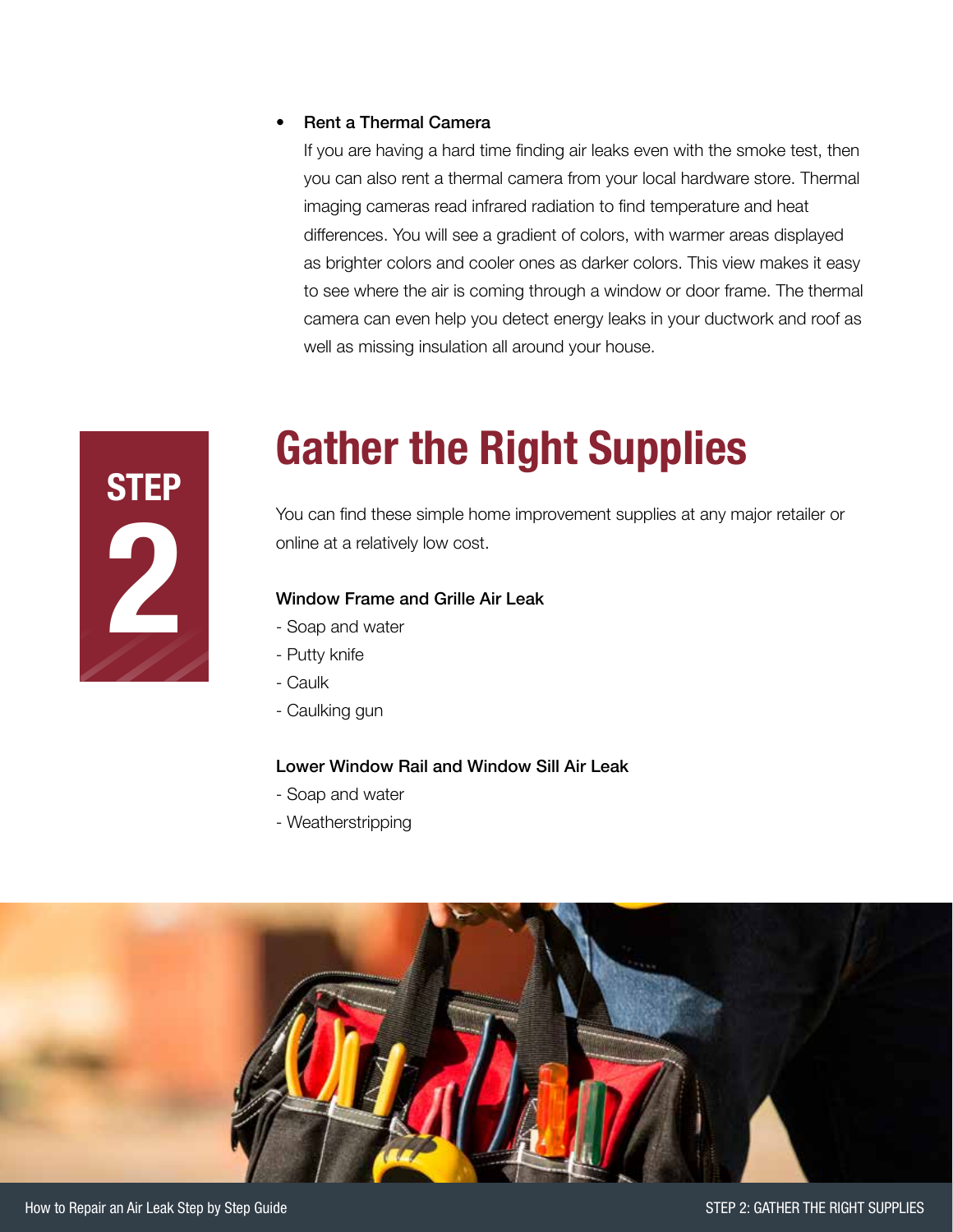

# **STEP 3**

### **Seal the Air Leak**

Once you have identified the location and gathered supplies, fixing small air leaks is a DIY project that won't take up your entire weekend.

### **WINDOW FRAME AND GRILLE AIR LEAK**



### 1. Clean the area

Clean all areas to be caulked with soap and water, removing paint or old caulk with the putty knife. Wait for the area to dry so you do not seal in the moisture.

### 2. Apply caulk

Apply caulk to the areas to be sealed at a forty-five-degree angle in a continuous stream. Make sure the caulk sticks to both sides of the seam.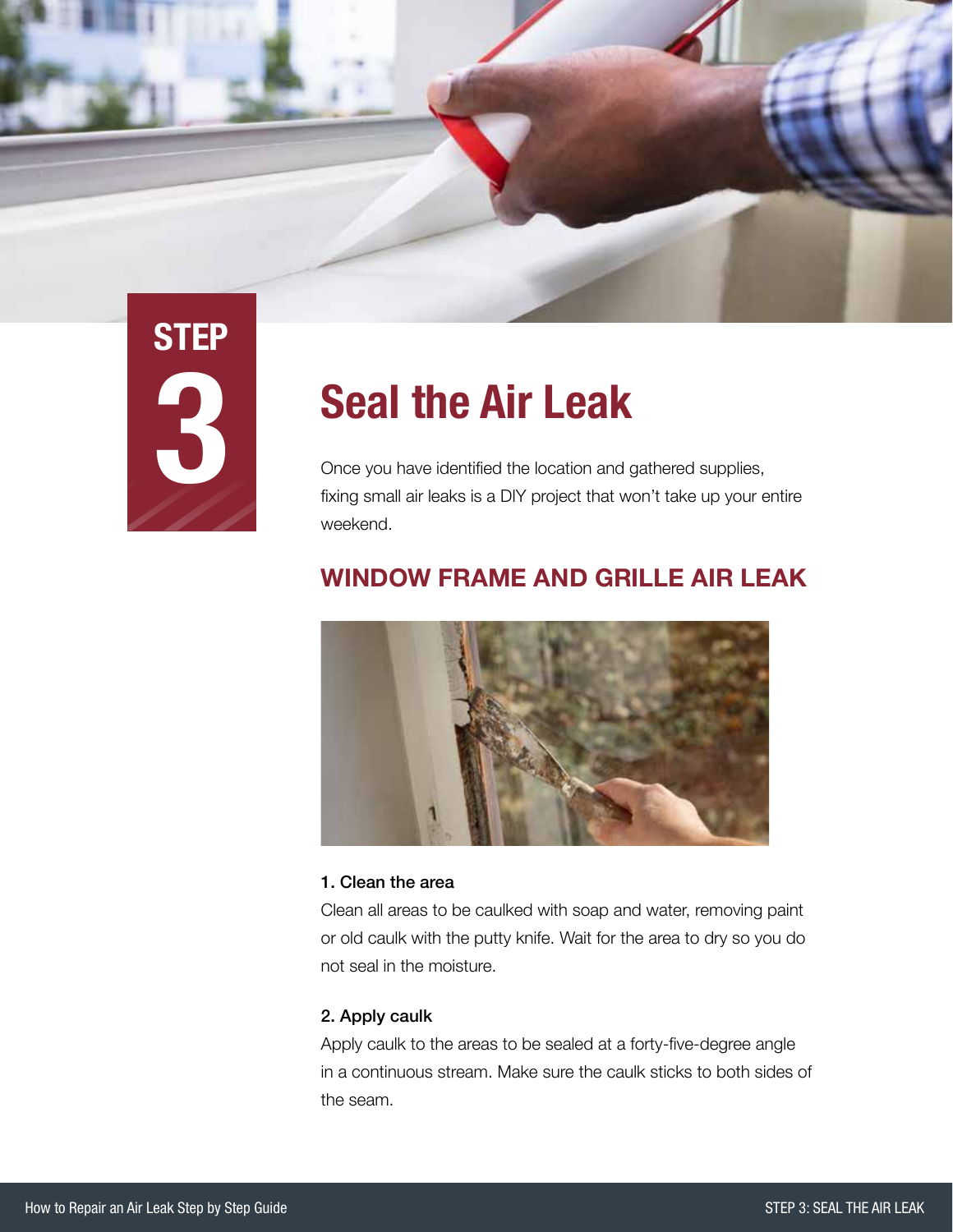### 3. Ensure caulk is even and smooth

If caulk leaks out of the crack, push it back in with the putty knife. If the caulk shrinks, reapply in a smooth line that seals the crack completely.



### **LOWER WINDOW RAIL AND WINDOW SILL AIR LEAK**

### 1. Clean the area

Clean the area where you will apply the weatherstripping with soap and water and let it dry.

#### 2. Measure the window

Measure the window width and cut the weatherstripping to size.



### 3. Apply weatherstripping

Apply weatherstripping to both surfaces and ensure that the material compresses to form a seal when the window is shut.